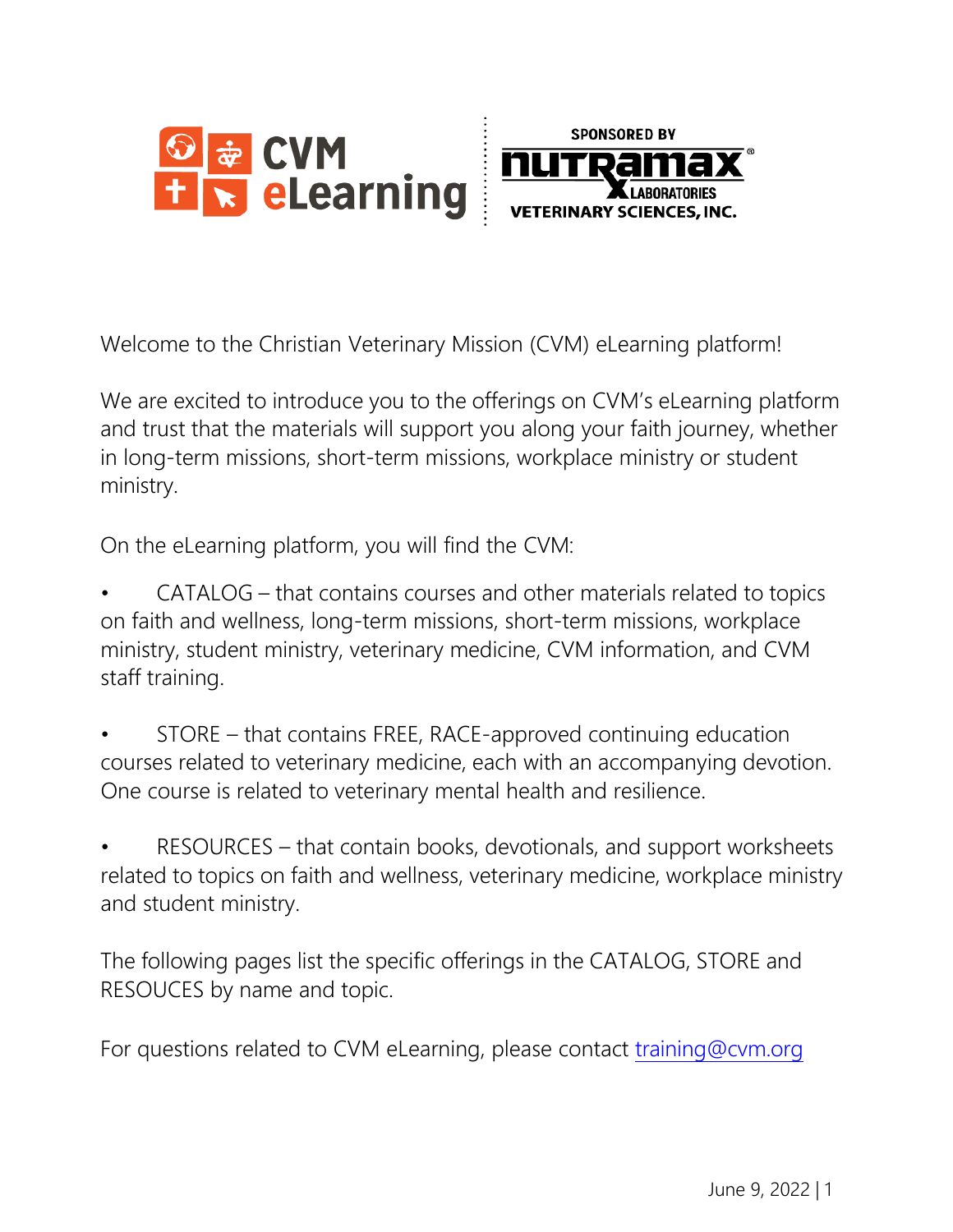| CLICK TITLE LINK BELOW TO ENROLL IN COURSE                                                      |               |                                                                                                                                                     |
|-------------------------------------------------------------------------------------------------|---------------|-----------------------------------------------------------------------------------------------------------------------------------------------------|
| <b>Course Name</b>                                                                              | Course Length | <b>Topic</b>                                                                                                                                        |
| Abiding In Christ                                                                               | 20 mins       | Workplace Ministry, Vet Students, Faith &<br>Wellness                                                                                               |
| <b>Biblical Stewardship of Animals</b>                                                          | 10 mins       | Workplace Ministry, Vet Students, Faith &<br>Wellness, Veterinary Medicine, Long-Term<br>Missions, Short- Term Missions                             |
| <b>Blessing Your Missions Host</b>                                                              | 17 mins       | Long-Term Missions, Short-Term Missions                                                                                                             |
| <b>CVM Doctrinal Statement</b>                                                                  | 5 mins        | <b>CVM</b> information                                                                                                                              |
| <b>CVM Fireside Chat - Grace of</b><br><b>God Commitment to Obedience</b>                       | 46 mins       | CVM Fireside Chat, Workplace Ministry, Vet<br>Students, Faith & Wellness, Veterinary<br>Medicine, Long-Term Missions, Short-Term<br><b>Missions</b> |
| <b>CVM Fireside Chat - Grace of</b><br><b>God Discipleship and Self-Care</b>                    | 57 mins       | CVM Fireside Chat, Workplace Ministry, Vet<br>Students, Faith & Wellness, Veterinary<br>Medicine, Long-Term Missions, Short-Term<br><b>Missions</b> |
| <b>CVM Fireside Chat - Grace of</b><br>God Faithful to the Call                                 | 50 mins       | CVM Fireside Chat, Workplace Ministry, Vet<br>Students, Faith & Wellness, Veterinary<br>Medicine, Long-Term Missions, Short-Term<br><b>Missions</b> |
| <b>CVM Fireside Chat - Grace of</b><br><b>God in Transition</b>                                 | 49 mins       | CVM Fireside Chat, Workplace Ministry, Vet<br>Students, Faith & Wellness, Veterinary<br>Medicine, Long-Term Missions, Short-Term<br><b>Missions</b> |
| <b>CVM Fireside Chat Impact - High</b><br>Tech Vets Making an Impact in<br>Low Tech Communities | 56 mins       | CVM Fireside Chat, Workplace Ministry,<br>Vet Students, Faith & Wellness, Veterinary<br>Medicine, Long-Term Missions, Short-Term<br><b>Missions</b> |

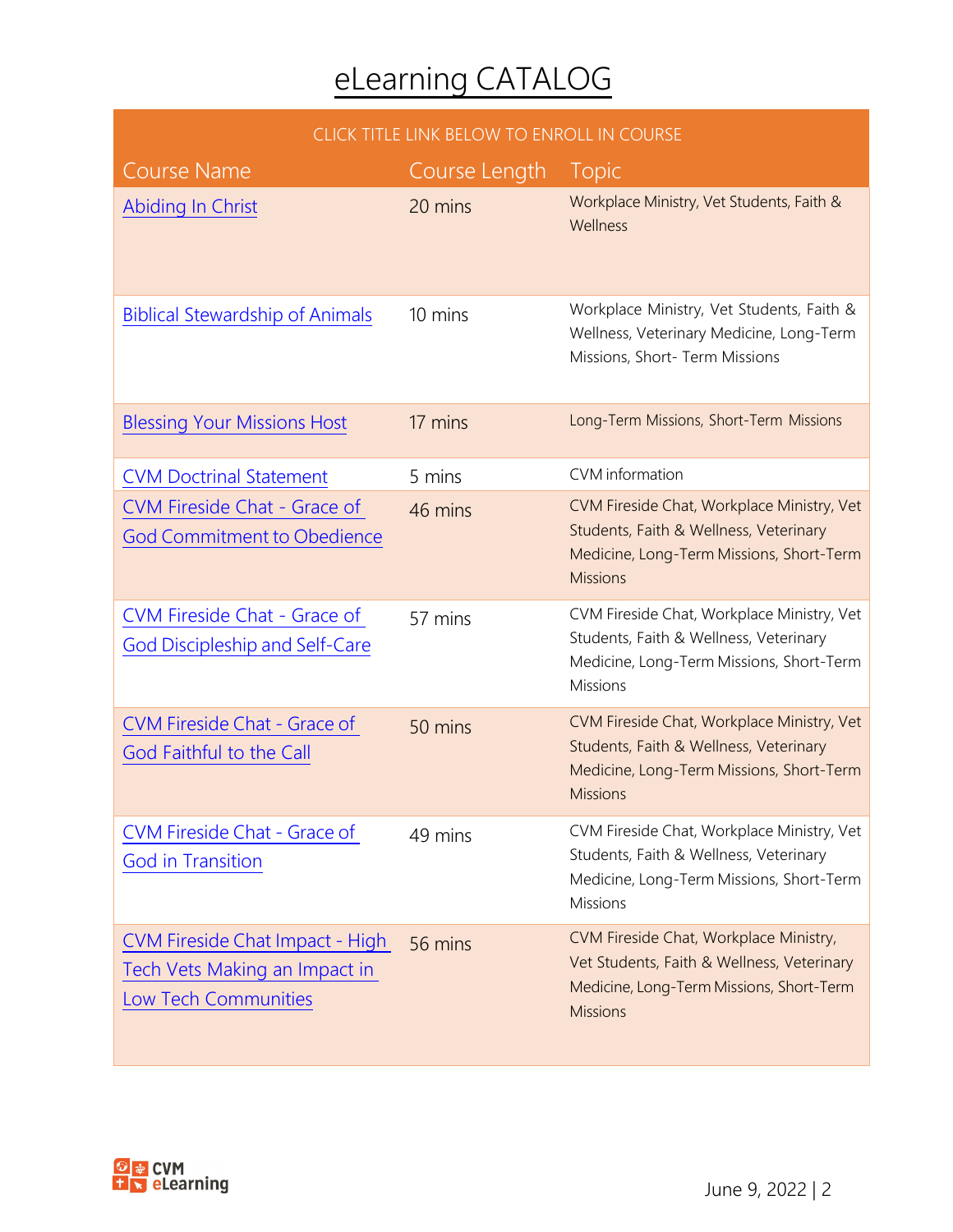| CLICK TITLE LINK BELOW TO ENROLL IN COURSE                                                                      |               |                                                                                                                                                     |
|-----------------------------------------------------------------------------------------------------------------|---------------|-----------------------------------------------------------------------------------------------------------------------------------------------------|
| <b>Course Name</b>                                                                                              | Course Length | <b>Topic</b>                                                                                                                                        |
| <b>CVM Fireside Chat Impact -</b><br><b>Impacting India Through Virtual</b><br>Training                         | 55 mins       | CVM Fireside Chat, Workplace Ministry, Vet<br>Students, Faith & Wellness, Veterinary<br>Medicine, Long-Term Missions, Short-Term<br><b>Missions</b> |
| <b>CVM Fireside Chat Impact -</b><br><b>Impacting the Next Generation</b><br><b>Through Short-Term Missions</b> | 62 mins       | CVM Fireside Chat, Workplace Ministry, Vet<br>Students, Faith & Wellness, Veterinary<br>Medicine, Long-Term Missions, Short-Term<br><b>Missions</b> |
| CVM Fireside Chat Impact -<br>Making A Kingdom Impact<br><b>Through Animal Health Care</b><br><b>Workers</b>    | 52 mins       | CVM Fireside Chat, Workplace Ministry,<br>Vet Students, Faith & Wellness, Veterinary<br>Medicine, Long-Term Missions, Short-Term<br><b>Missions</b> |
| <b>CVM Fireside Chat Impact -</b><br>Making an Impact Through<br>Livestock Projects                             | 56 mins       | CVM Fireside Chat, Workplace Ministry, Vet<br>Students, Faith & Wellness, Veterinary<br>Medicine, Long-Term Missions, Short-Term<br>Missions        |
| <b>CVM Fireside Chat Impact -</b><br><b>Small Animal Clinic in Mongolia</b>                                     | 53 mins       | CVM Fireside Chat, Workplace Ministry, Vet<br>Students, Faith & Wellness, Veterinary<br>Medicine, Long-Term Missions, Short-Term<br><b>Missions</b> |
| <b>CVM Fireside Chat Impact - The</b><br>Church and Communities in<br>Nicaragua                                 | 58 mins       | CVM Fireside Chat, Workplace Ministry, Vet<br>Students, Faith & Wellness, Veterinary<br>Medicine, Long-Term Missions, Short-Term<br>Missions        |
| <b>CVM Fireside Chat Impact -</b><br>University Students & Unreached<br><b>People Groups</b>                    | 64 mins       | CVM Fireside Chat, Workplace Ministry, Vet<br>Students, Faith & Wellness, Veterinary<br>Medicine, Long-Term Missions, Short-Term<br><b>Missions</b> |
| <b>Hosting a Short-Term Mission</b><br>Team                                                                     | 20 mins       | Long-Term Missions, Short-Term Missions                                                                                                             |
| <b>Joy Devotional Series -</b><br><b>Interactive Devotionals</b>                                                | 240 mins      | Workplace Ministry, Vet Students, Faith &<br>Wellness                                                                                               |

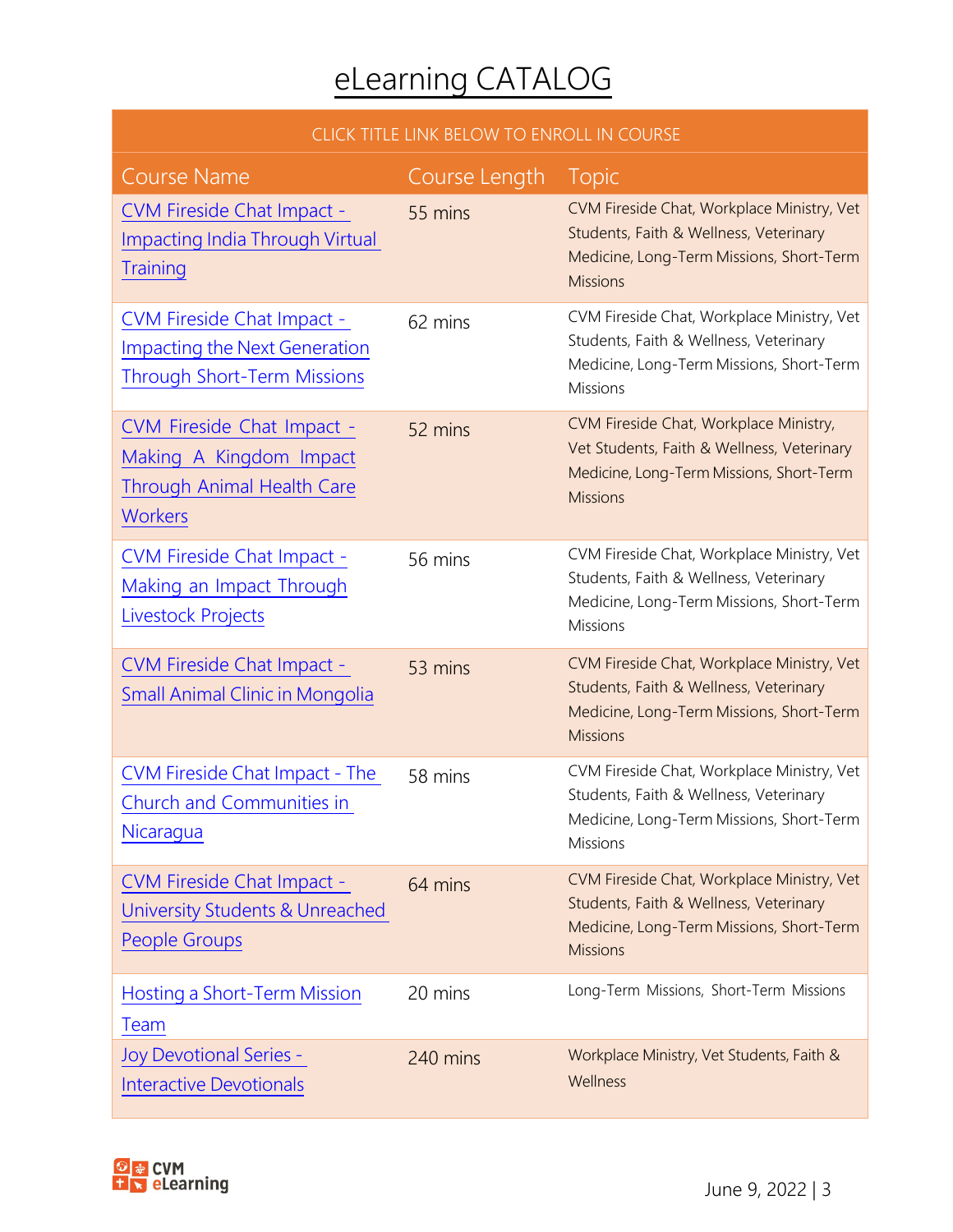#### CLICK TITLE LINK BELOW TO ENROLL IN COURSE

| <b>Course Name</b>                                            | Course Length | Topic                                                                  |
|---------------------------------------------------------------|---------------|------------------------------------------------------------------------|
| Living Your Faith at Work: 8 Tips<br>for Vets                 | 15 mins       | Workplace Ministry, Vet Students, Faith &<br>Wellness                  |
| <b>Local Outreach Training</b>                                | 68 mins       | Workplace Ministry, Veterinary Medicine,<br><b>Short-Term Missions</b> |
| <b>Long-Term Missions Deputation</b>                          | 50 mins       | Long-Term Missions                                                     |
| Managing Personal Debt as a<br><b>Vet Professional</b>        | 15 mins       | Workplace Ministry, Faith & Wellness, Vet<br>Students                  |
| <b>Managing Your Time</b>                                     | 15 mins       | Workplace Ministry, Vet Students                                       |
| Marital Peace 1: 4 Rules for<br>Communication                 | 25 mins       | Workplace Ministry, Vet Students, Faith &<br>Wellness                  |
| Marital Peace 2: Understanding<br>Expectations                | 25 mins       | Workplace Ministry, Vet Students, Faith &<br>Wellness                  |
| Marital Peace 3: Accepting Your<br><b>Differences</b>         | 25 mins       | Workplace Ministry, Vet Students, Faith &<br>Wellness                  |
| Minimizing Debt as a Vet<br><b>Student</b>                    | 15 mins       | Faith & Wellness, Vet Students                                         |
| Missions Debriefing: 6 Tips for<br><b>Short-Termers</b>       | 10 mins       | Faith & Wellness, Short-Term Missions                                  |
| New Vet Talk: Wellness for Vets                               | 30 mins       | Workplace Ministry, Vet Students, Faith &<br>Wellness                  |
| <b>Participatory Training: 12</b><br>Principles               | 45 mins       | Short-Term Missions, Long-Term Missions                                |
| Poverty 1: What is Poverty?                                   | 15 mins       | Short-Term Missions, Long-Term Missions                                |
| Poverty 2: Poverty Alleviation                                | 15 mins       | Short-Term Missions, Long-Term Missions                                |
| <b>Poverty 3: Community</b><br>Development                    | 15 mins       | Short-Term Missions, Long-Term Missions                                |
| <b>Preventing and Reporting Abuse</b><br>on CVM Mission Trips | 20 mins       | Short-Term Missions, Long-Term Missions                                |

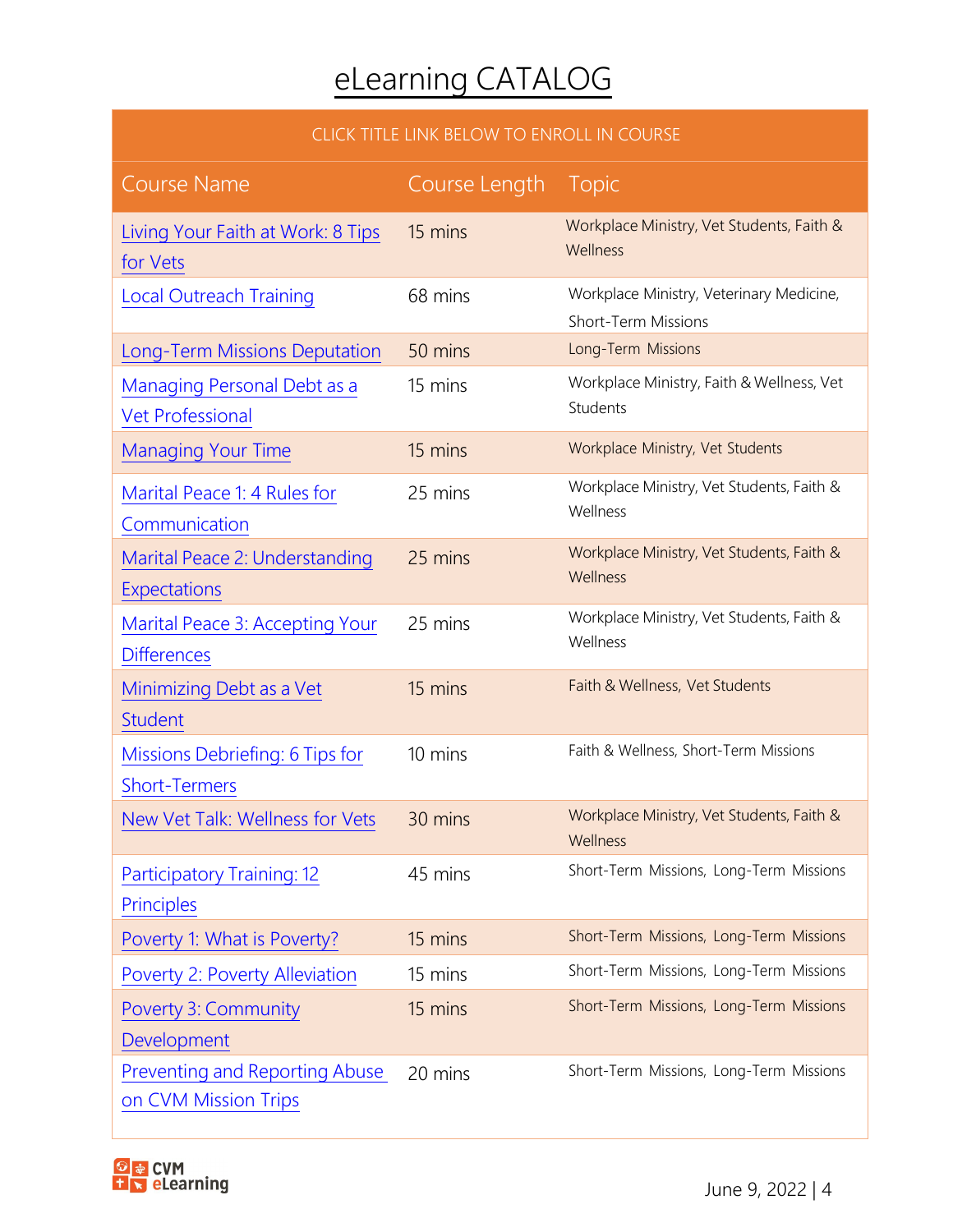#### CLICK TITLE LINK BELOW TO ENROLL IN COURSE

| <b>Course Name</b>                                                                     | Course Length | Topic                                                              |
|----------------------------------------------------------------------------------------|---------------|--------------------------------------------------------------------|
| <b>Professional Christian Veterinary</b><br>Fellowship                                 | 39 mins       | Faith & Wellness, Workplace Ministry,<br>Veterinary Medicine       |
| Rabbit Keeping and Stewardship<br>of Animals                                           | 60 mins       | Veterinary Medicine, Short-Term Missions,<br>Long-Term Missions    |
| Raising Support for Long-Term<br><b>Missions</b>                                       | 20 mins       | Long-Term Missions, Faith & Wellness                               |
| <b>Raising Support for Short-Term</b><br><b>Missions</b>                               | 20 mins       | Short-Term Missions, Faith & Wellness                              |
| Roadblocks to Long-Term<br><b>Missions Service</b>                                     | 30 mins       | Long-Term Missions, Faith & Wellness                               |
| <b>Security Orientation for Mission</b><br><b>Travelers</b>                            | 30 mins       | Short-Term Missions, Long-Term Missions                            |
| <b>Sharing About Your Short-Term</b><br><b>Trip</b>                                    | 15 mins       | Short-Term Missions                                                |
| <b>Sharing Your Faith in Your</b><br><b>Christian Vet Practice</b>                     | 5 mins        | Faith & Wellness, Vet Students, Workplace<br>Ministry, US Ministry |
| <b>Sharing Your Faith in Your</b><br>Secular Vet Practice                              | 5 mins        | Faith & Wellness, Vet Students, Workplace<br>Ministry              |
| Short-Term Trip Leadership 1:<br>Introduction                                          | 20 mins       | <b>Short-Term Missions</b>                                         |
| Short-Term Trip Leadership 2:<br><b>Caring For Your Team</b>                           | 20 mins       | Short-Term Missions                                                |
| Short-Term Trip Leadership 3:<br><b>Framing the Experience For Your</b><br><b>Team</b> | 20 mins       | <b>Short-Term Missions</b>                                         |
| Short-Term Trip Leadership 4:<br>Communication                                         | 20 mins       | Short-Term Missions                                                |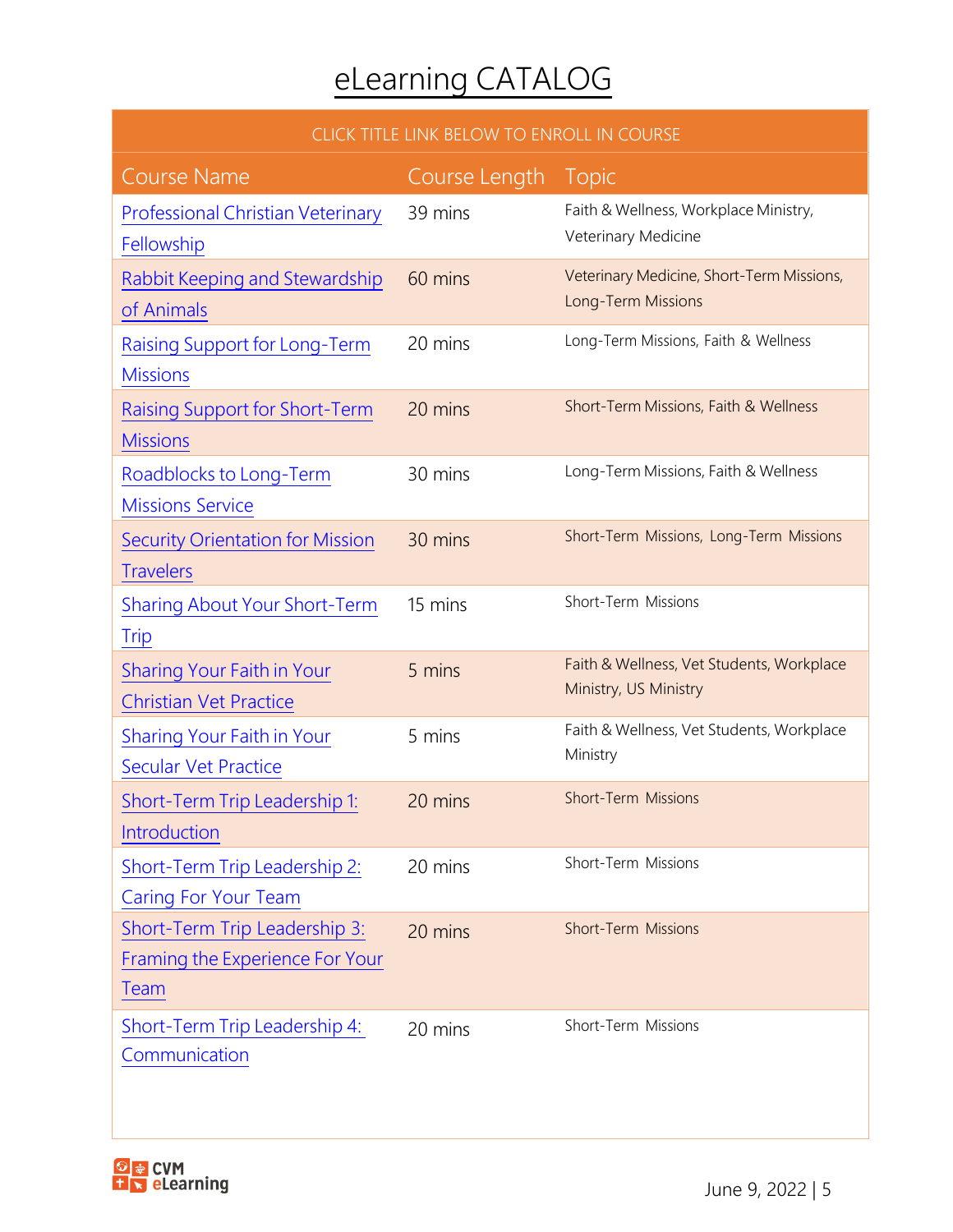| CLICK TITLE LINK BELOW TO ENROLL IN COURSE                                        |               |                                                             |
|-----------------------------------------------------------------------------------|---------------|-------------------------------------------------------------|
| <b>Course Name</b>                                                                | Course Length | <b>Topic</b>                                                |
| Short-Term Trip Leadership 5:<br>Difficult Circumstances on the<br>Field          | 20 mins       | Short-Term Missions                                         |
| Short-Term Trip Leadership 6:<br><b>Balancing Preparation with</b><br>Flexibility | 15 mins       | <b>Short-Term Missions</b>                                  |
| Short-Term Trips to Africa                                                        | 10 mins       | CVM information, Short-Term Missions,<br>Long-Term Missions |
| Short-Term Trips to Asia                                                          | 30 mins       | CVM information, Short-Term Missions,<br>Long-Term Missions |
| Short-Term Trips to Latin<br>America                                              | 10 mins       | CVM information, Short-Term Missions,<br>Long-Term Missions |
| <b>Short-Term Trips to North</b><br>America                                       | 10 mins       | CVM information, Short-Term Missions,<br>Long-Term Missions |
| <b>Traversing Cultures: Cultural</b><br><b>Values and Intercultural Tensions</b>  | 45 mins       | Short-Term Missions, Long-Term Missions                     |
| Traversing Cultures: Hot- and<br><b>Cold-Climate Cultures</b>                     | 15 mins       | Short-Term Missions, Long-Term Missions                     |
| <b>Traversing Cultures: Sharing the</b><br><b>Gospel Cross-Culturally</b>         | 20 mins       | Short-Term Missions, Long-Term Missions                     |
| Virtual RLRI 2022                                                                 | 196 mins      | Faith & Wellness, Vet Students, Workplace<br>Ministry       |

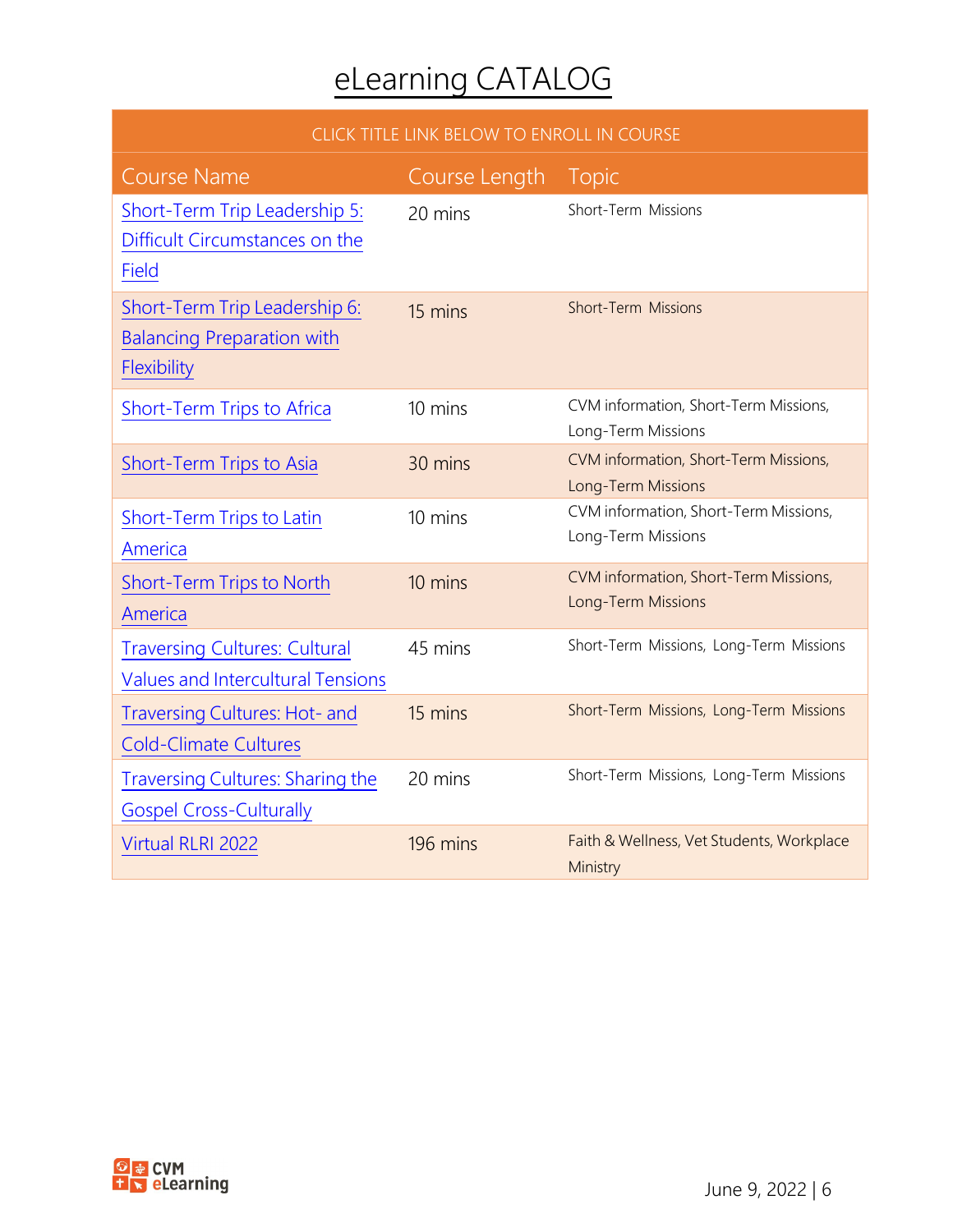### eLearning STORE

| CLICK TITLE LINK BELOW TO ENROLL IN COURSE                      |               |                                                                  |
|-----------------------------------------------------------------|---------------|------------------------------------------------------------------|
| Course Name                                                     | Course Length | <b>Topic</b>                                                     |
| Ditching the Itch                                               | 75 mins       | Continuing Education, Veterinary<br>Medicine, Workplace Ministry |
| Non-Surgical Management of Canine<br>Degenerative Joint Disease | 80 mins       | Continuing Education, Veterinary<br>Medicine, Workplace Ministry |
| The Liver Eats Crap                                             | 65 mins       | Continuing Education, Veterinary<br>Medicine, Workplace Ministry |
| Veterinary Mental Health and<br>Resilience                      | 75 mins       | Continuing Education, Veterinary<br>Medicine, Workplace Ministry |

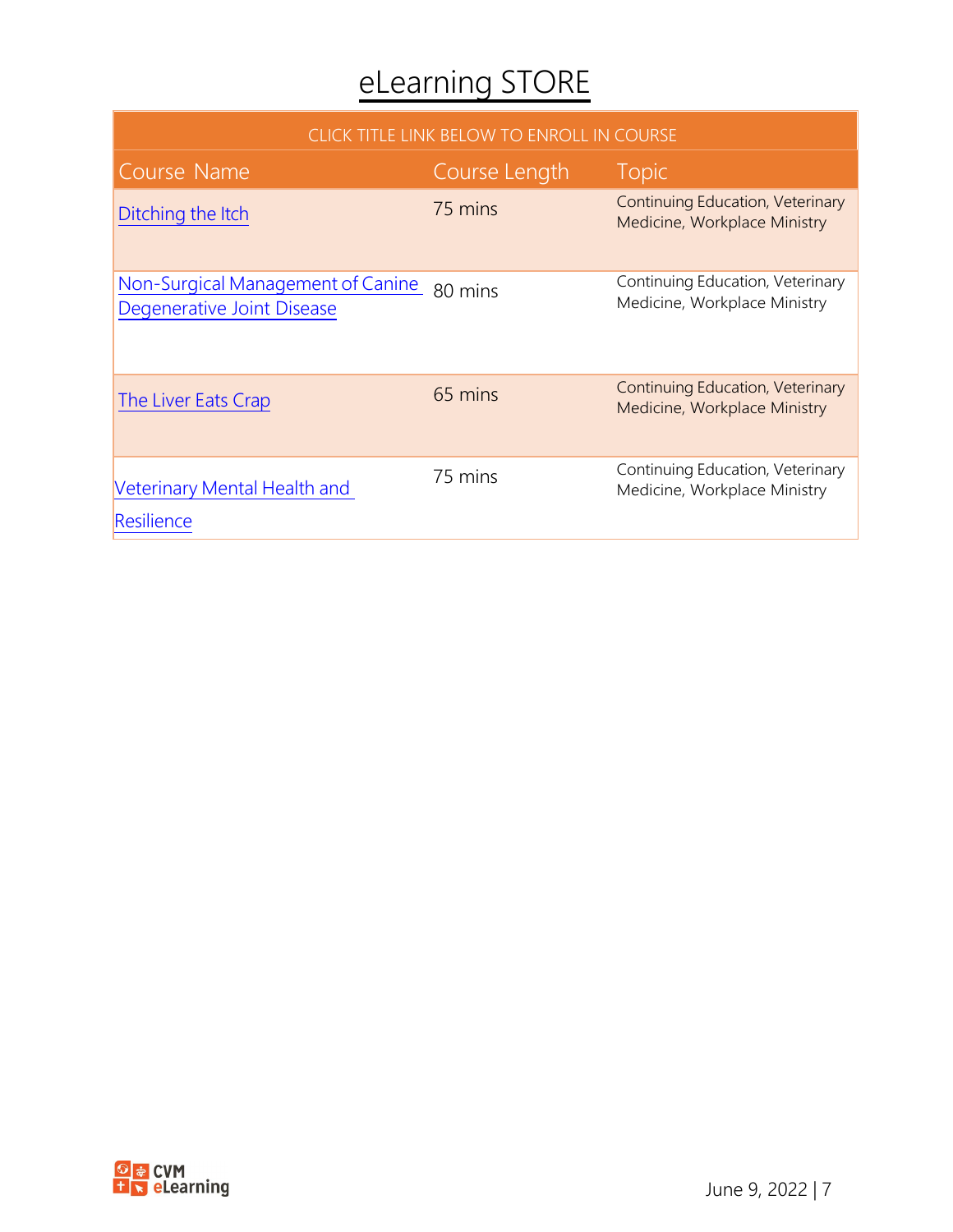### eLearning RESOURCES

#### CLICK TITLE LINK BELOW TO DOWNLOAD RESOURCE

| <b>Resource Name</b>                             | <b>Topic</b>                                                  |
|--------------------------------------------------|---------------------------------------------------------------|
| A Discipleship Journey                           | Faith & Wellness, Workplace<br>Ministry, Vet Students         |
| Crianza de Aves de Corral Saludables (Raising    |                                                               |
| <b>Healthy Poultry - Spanish)</b>                | Veterinary Medicine                                           |
| Crianza de Cabras Saludables (Raising Healthy    |                                                               |
| Goats - Spanish)                                 | <b>Veterinary Medicine</b>                                    |
| Crianza de Cerdos Saludables (Raising Healthy    |                                                               |
| Pigs - Spanish)                                  | Veterinary Medicine                                           |
| Crianza de Conejos Saludables (Raising Healthy   |                                                               |
| Rabbits - Spanish)                               | <b>Veterinary Medicine</b>                                    |
| <b>CVF Bible Study Series (Leader Edition)</b>   | Faith & Wellness, Workplace                                   |
|                                                  | Ministry, Vet Students<br>Faith & Wellness, Workplace         |
| <b>CVF Bible Study Series (Student edition)</b>  | Ministry, Vet Students                                        |
| <b>CVF Sample Constitution</b>                   | Faith & Wellness, Workplace                                   |
|                                                  | Ministry, Vet Students<br>Faith & Wellness, Workplace         |
| Devotional - Abounding Love                      | Ministry, Vet Students                                        |
| Devotional - Called                              | Faith & Wellness, Workplace                                   |
|                                                  | Ministry, Vet Students                                        |
| Devotional - Draw Near                           | Faith & Faith & Wellness, Workplace<br>Ministry, Vet Students |
| Devotional - Finding the Joy                     | Faith & Wellness, Workplace                                   |
|                                                  | Ministry, Vet Students<br>Faith & Faith & Wellness, Workplace |
| <b>Devotional - Grace</b>                        | Ministry, Vet Students Wellness                               |
| Devotional - Hope                                | Faith & Wellness, Workplace                                   |
|                                                  | Ministry, Vet Students<br>Faith & Wellness, Workplace         |
| Devotional - Joy                                 | Ministry, Vet Students                                        |
| <b>Devotional - Peace</b>                        | Faith & Wellness, Workplace                                   |
|                                                  | Ministry, Vet Students Wellness                               |
| Devotional - Strong and Courageous               | Faith & Wellness, Workplace<br>Ministry, Vet Students         |
| Disease and Parasite Prevention in Farm Animals: | Veterinary Medicine                                           |
| <b>Ten Major Steps</b>                           |                                                               |
| Drugs and Their Usage                            | <b>Veterinary Medicine</b>                                    |
| eBook: Ministering to Clients Through the Grief  | Faith & Wellness, Workplace                                   |
| and Loss of their Pets                           | Ministry, Vet Students                                        |
| L'élevage de Volailles Saines (Raising Healthy   |                                                               |
| Poultry - French)                                | <b>Veterinary Medicine</b>                                    |
| Liabilities worksheet                            | Workplace Ministry, Vet Students                              |
| Monthly budget template 1                        | Workplace Ministry, Vet Students                              |
| Monthly budget template 2                        | Workplace Ministry, Vet Students                              |
| <b>Raising Healthy Cattle</b>                    | <b>Veterinary Medicine</b>                                    |